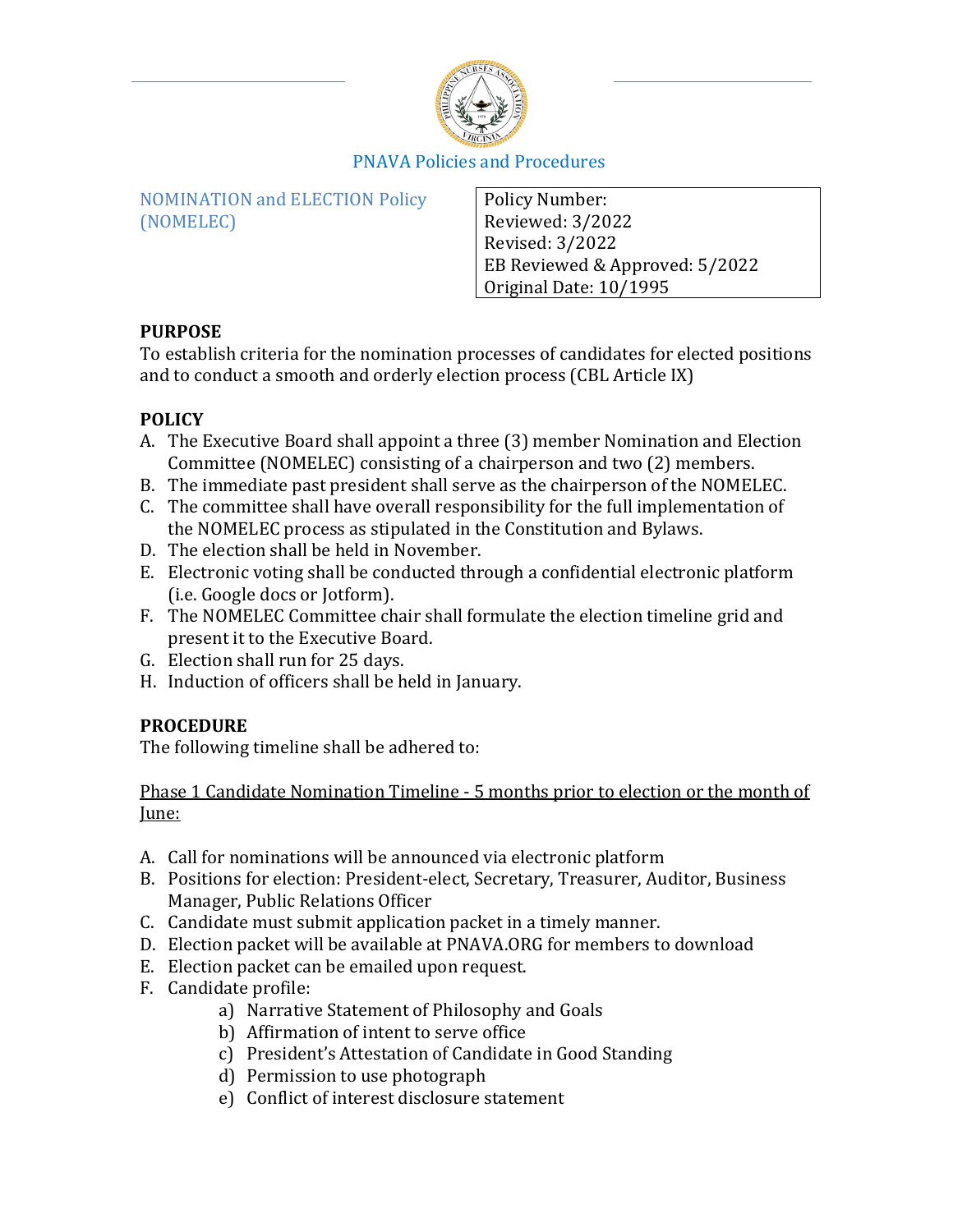

Phase 2 Candidates and Voter Eligibility Timeline -90 days before Election or the month of August:

- A. The Committee shall search for eligible candidates for each elected position.
- B. Candidate filing of submitted packets
- C. Candidate Roster submitted to Executive Board
- D. Membership Verification for voter eligibility
- E. Submission of Verified Membership List to NOMELEC Chair
- F. Verification of Candidates Background and Qualification
- G. A list of candidates shall be presented to the general membership by email.

Phase 3 Election Timeline (November):

- A. Election shall be by Electronic Voting.
- B. The Nomelec Committee shall:
	- a) Send blast email to qualified voters with valid emails; paper ballots may be mailed upon request
	- b) Send three reminders to those with emails and have not voted.
	- c) Attempt to call for reminders
	- d) Close election at 12:00AM Eastern Standard Time after 25 days from the first day of election.
	- e) Votes/Ballots received after 12:00AM at the close of election will not be counted.

### Phase 4 Election Result Timeline:

The Nomelec Committee shall:

- A. Verify election results
- B. Report the official election results to the Executive Board.
- C. Notify all candidates of the results.
- D. Present the official election results at the General meeting in December
- E. Email ballots shall be archived in database for 30 days after the official announcement; Ballots shall be electronically deleted if there are no appeals. If there are appeals, electronic ballots will remain archived until all appeals are resolved.

REFERENCE (S)

### ATTACHMENT(S)

1. Revision History

2. Candidate Profile Nominations and Election Packet

Attachment 1: Revision History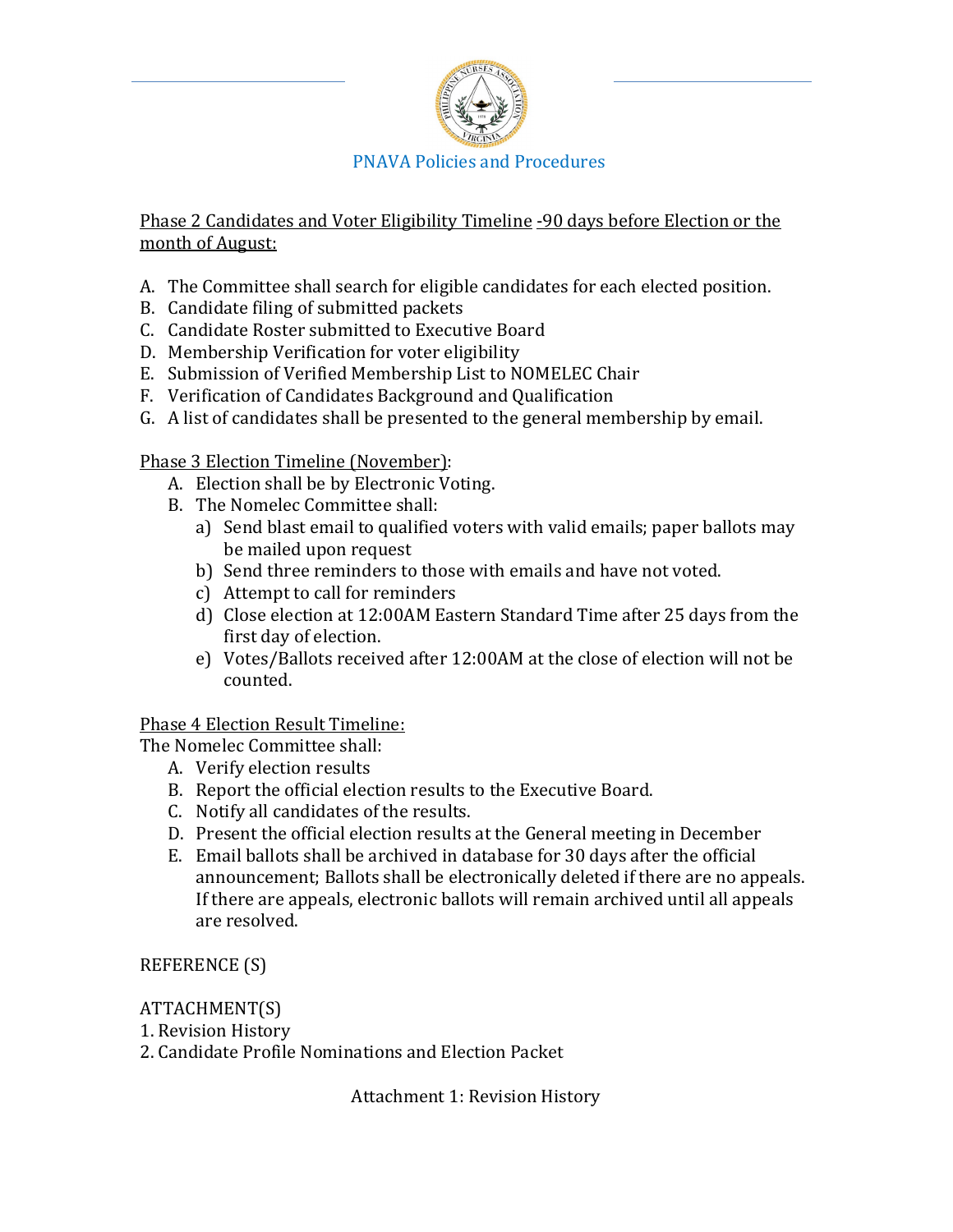

Original Author: Precy Custodio President: 1995 Venus Tomaneng Reviewed: 2017 P&P Committee President: Hilo Laxa Adopted from PNAA Policy & Procedures 2020 Reviewed: 3/2022 P&P Committee President: 2020-2022 Catherine Paler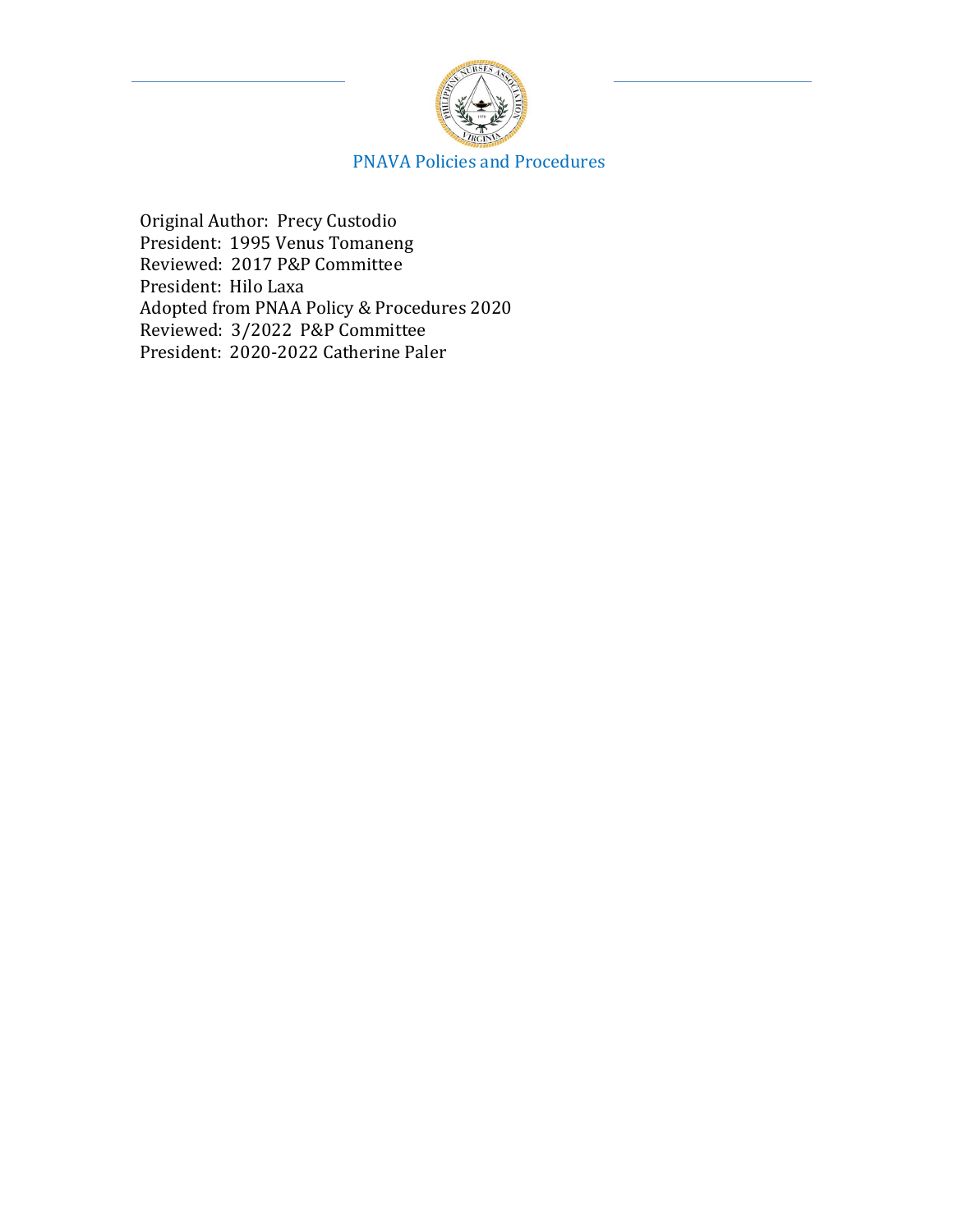

## Attachment #2: Candidate Nomination Form Instructions

1. Candidates who wish to run for the following PNAVA elected Positions for 20XX-20XX shall complete the Candidate Nomination Form.

- President-Elect
- **Secretary**
- **Treasurer**
- Business Manager<br>• Auditor
- Auditor
- Public Relations Officer

2. Signed and Completed Applications must be received by the NOMELEC no later than midnight, JUNE X, 20XX. Completed applications may be submitted earlier before the deadline date. Application submitted after the deadline date will not be accepted.<br>3. Co.

3. Completed Applications must be submitted electronically in PDF Format to name of nomelec chair, NOMELEC Chairperson, at email. Signatures may be wet signatures. Scan completed forms or copy and paste signature images on completed forms and submit electronically.<br>4. The Nomination Form con

The Nomination Form contains the following documents, which must be completed and signed where appropriate:<br>a. Candidate Profile (First page persor

- a. Candidate Profile (First page personal profile and Sections A-D)<br>b. Narrative Statement of Philosophy and Goals
- b. Narrative Statement of Philosophy and Goals<br>c. Affirmation of Intent to Serve Office
- c. Affirmation of Intent to Serve Office<br>d. Chapters President's Attestation of C
- d. Chapters President's Attestation of Candidate in Good Standing
- e. Permission to Use Photograph<br>f. Conflict of Interest Disclosure S
- Conflict of Interest Disclosure Statement

5. A high-resolution photograph in jpeg or png format must be submitted with the application form.

6. For a complete and detailed description of Candidates and Qualifications, go to the PNAVA website www.pnava.org.

| 1.      | <b>CANDIDATE PROFILE</b> |       |       |    |
|---------|--------------------------|-------|-------|----|
| Name:   |                          |       |       |    |
| Last    |                          | First |       | MI |
| Address |                          |       |       |    |
|         | Street address           | City  | State |    |
|         |                          |       |       |    |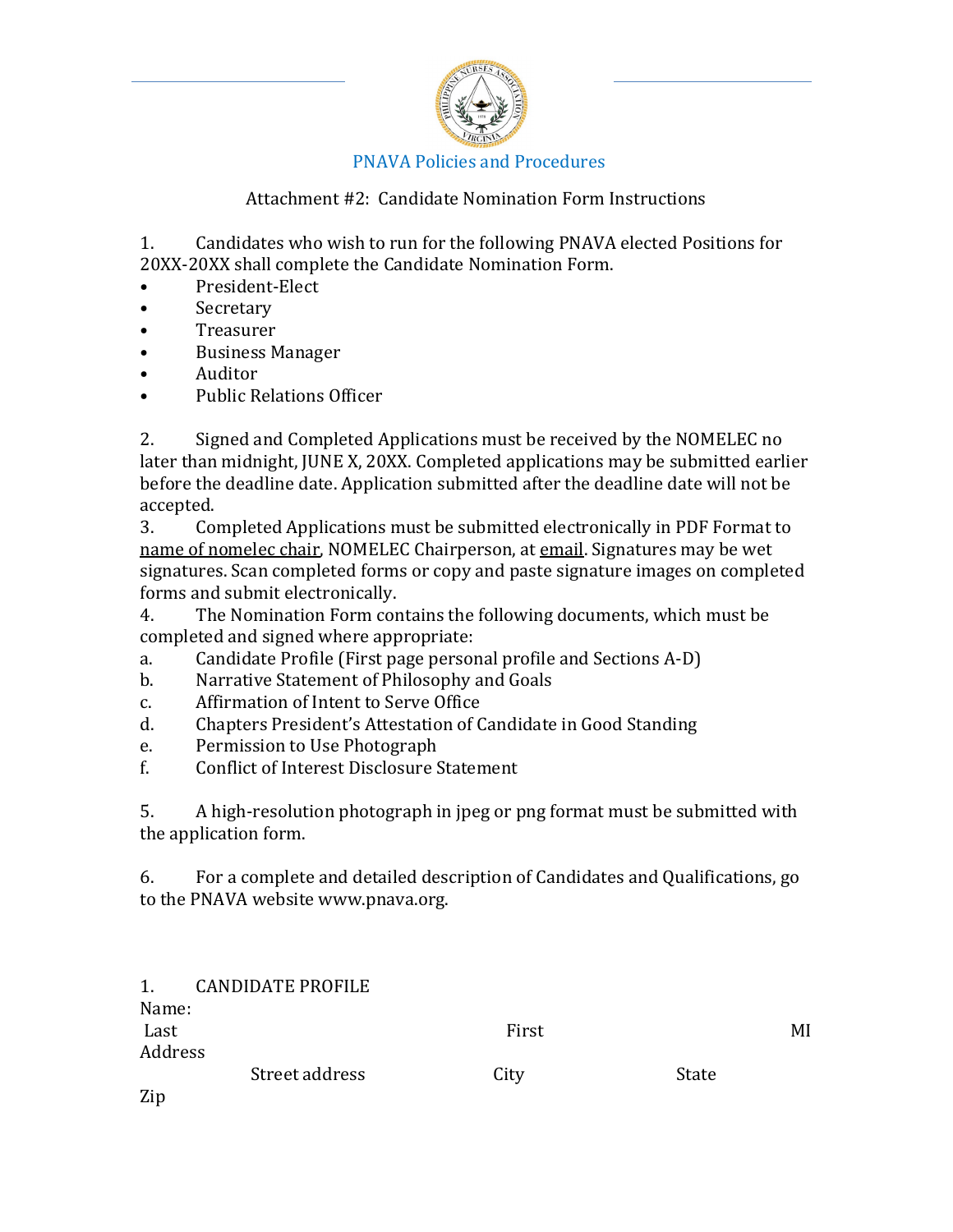

| Phone:<br>Preferred Email address:                                                                                                                                  |
|---------------------------------------------------------------------------------------------------------------------------------------------------------------------|
| <b>Current Employment</b><br>Current RN Licensure State of Licensure: Active: Inactive:                                                                             |
| Current position:<br>Years in this position:                                                                                                                        |
| Employer:<br><b>Work Phone:</b><br>Email:                                                                                                                           |
| Self Employed: Work Phone: Email:                                                                                                                                   |
| Education<br>School or College of Nursing and Higher Degree Year Graduated<br>Degree<br>Granted                                                                     |
| <b>PNAVA Position for Nomination</b><br>(You may only choose one (1) position for nomination)                                                                       |
| _________ President-Elect ______ Secretary _______ Treasurer ______ Business<br>Manager                                                                             |
| _____ Auditor ______ Public Relations Officer                                                                                                                       |
| A. PNAA AND PNA CHAPTER PROFILE: INCLUDE other Professional<br>Associations<br>Year Position Held Major Accomplishments                                             |
| <b>B.</b><br>PROFESSIONAL AND WORK HISTORY<br>Designation / Position Office/ Company / Organization Brief Description of<br><b>Functions &amp; Responsibilities</b> |

C. SUMMARY OF ACCOMPLISHMENTS OR CONTRIBUTIONS (Please arrange chronologically beginning from the latest. Supporting documents may be requested by NOMELEC if necessary.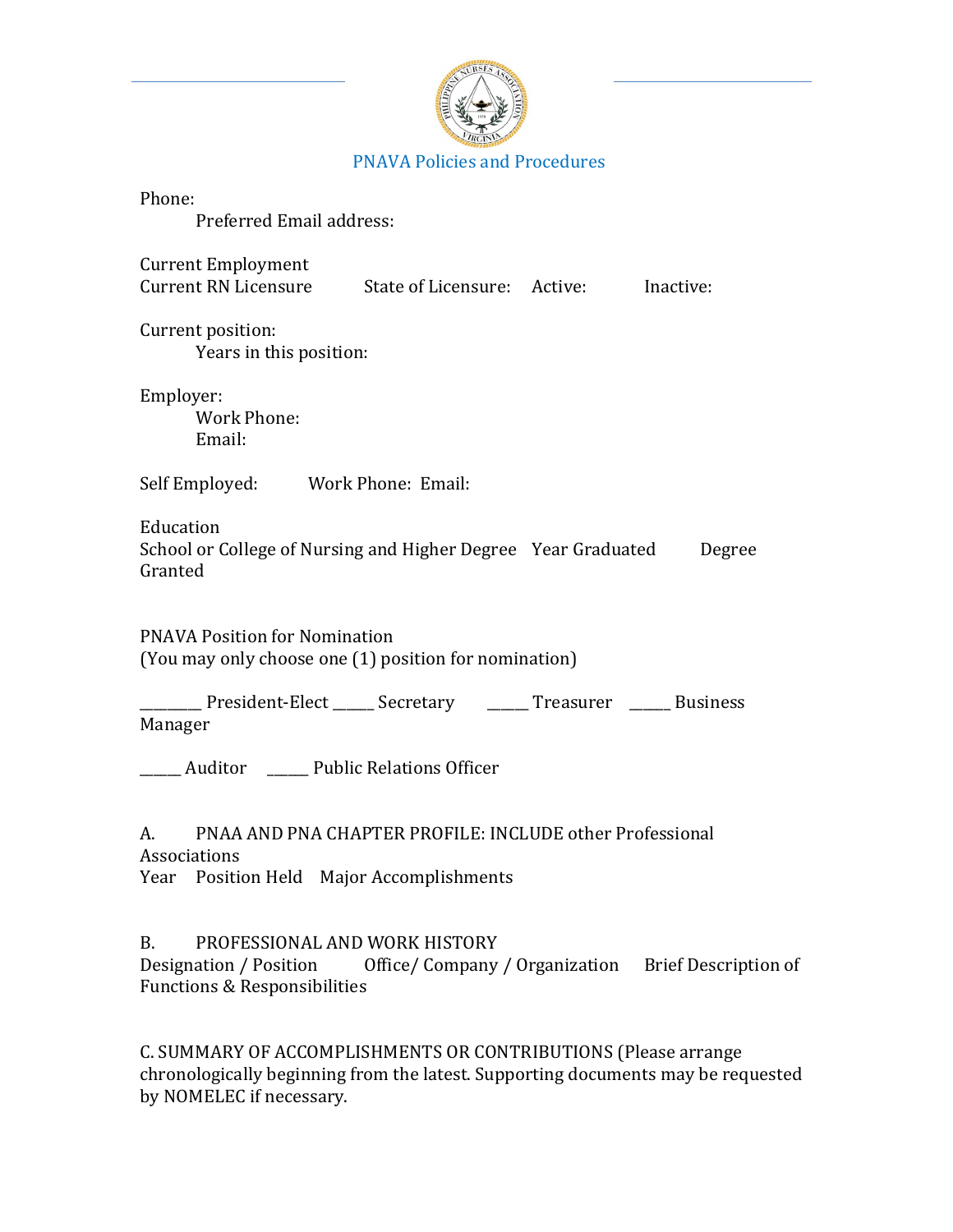

### Date

D. AWARDS / CITATIONS / HONORS (Please arrange chronologically beginning from the latest. Supporting documents may be requested by NOMELEC if necessary.) Awards/ Titles/ Honors/ Citations Conferred by When Conferred

## 2. NARRATIVE STATEMENT OF PHILOSOPHY AND GOALS

Provide brief position statement/philosophy/goals that would best describe your commitment to serve as an elected officer to lead PNAVA. (300 words limit. Words that exceed the 300-words limit will be cut off from the PNAVA Publications and write-ups).

## 1. AFFIRMATION OF INTENT TO SERVE OFFICE

I WILL SERVE AND FULFILL THE RESPONSIBILITY OF THE  $\qquad \qquad$  (name of office) TO WHICH I MAY BE ELECTED.

| 2. PRESIDENT'S ATTESTATION OF CANDIDATE IN GOOD STANDING         |                                                                                         |  |  |
|------------------------------------------------------------------|-----------------------------------------------------------------------------------------|--|--|
|                                                                  |                                                                                         |  |  |
|                                                                  | ______ Candidate is in good standing _________Candidate is not in good standing         |  |  |
|                                                                  | Signature of Chapter President: ___________________________________Date: ______________ |  |  |
| Chapter President Printed Name: ______________________<br>Email: |                                                                                         |  |  |

### 3. PERMISSION TO USE PHOTOGRAPH

I authorize PNAVA and the Nominations and Elections Committee (NOMELEC) to use and publish my photograph in print and/or electronically for marketing and communicating PNAVA nomination and election activities and events. I agree that PNAVA and NOMELEC may use such photographs of me with or without my name and for any lawful purpose, including such purposes as publicity, illustration, advertising, and Web content.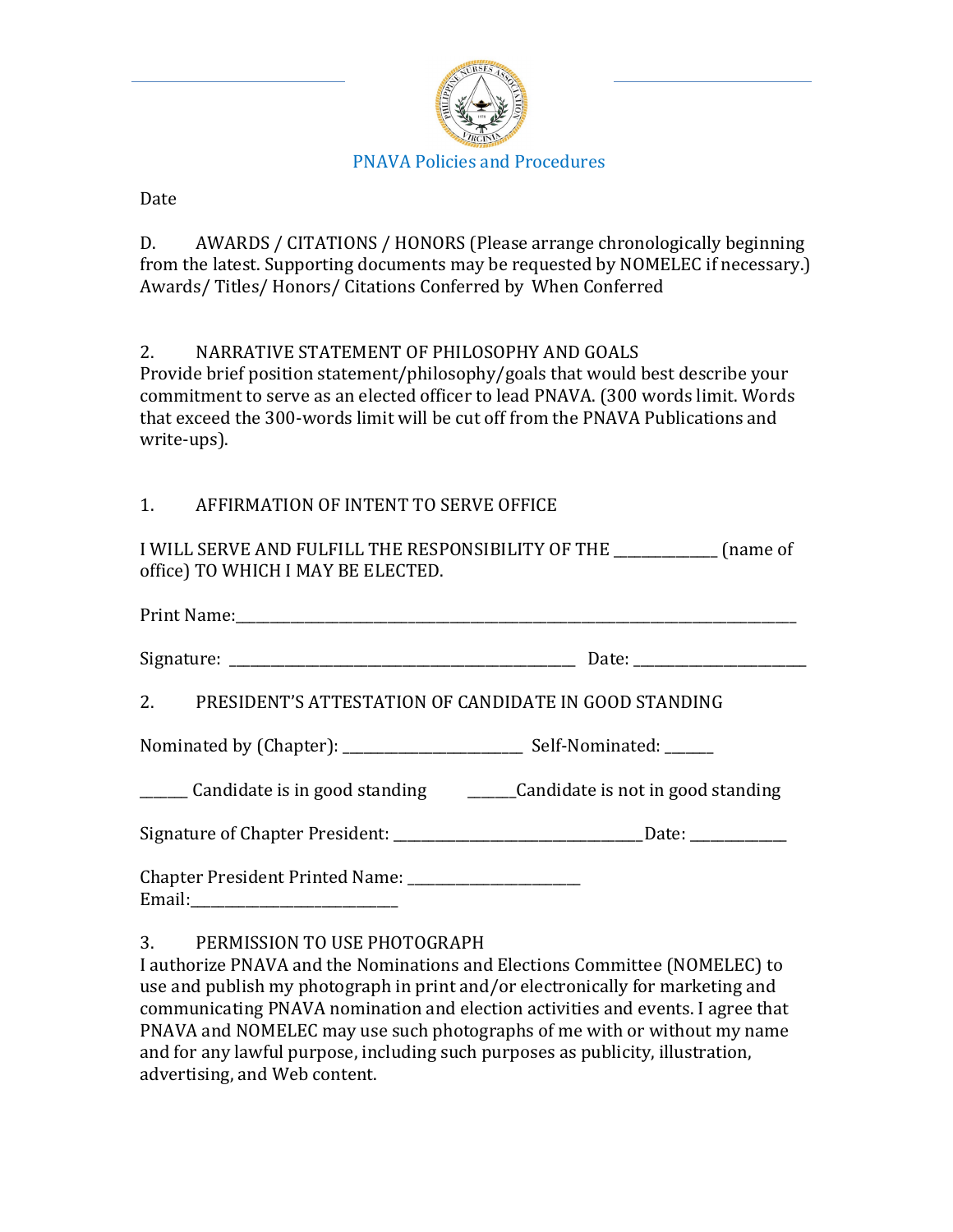

I have read and understood the above statement:

Candidate's Signature: \_\_\_\_\_\_\_\_\_\_\_\_\_\_\_\_\_\_\_\_\_\_\_\_\_\_\_\_\_\_\_\_\_\_\_\_\_\_\_\_\_\_\_\_

Printed Name: \_\_\_\_\_\_\_\_\_\_\_\_\_\_\_\_\_\_\_\_\_\_\_\_\_\_\_\_\_\_\_\_\_\_\_\_\_\_\_\_\_\_\_\_\_\_\_\_\_\_\_\_\_

## 1. CONFLICT OF INTEREST DISCLOSURE STATEMENT

In accordance with the Standards of Conduct and Conflict of Interest Policy adopted by the Executive Board, it is required for your position with the Philippine Nurses Association of America, Inc. as \_\_\_\_\_\_\_\_\_\_\_\_\_\_\_\_\_\_\_\_\_ (name of office) that you complete this disclosure statement. This disclosure statement is confidential and will be available only to the Nomination and Election Committee (NOMELEC) and to the PNAVA Executive Board upon request.

Disclosure Statements by the candidates who will be elected and sworn in as members of the PNAVA Executive Board will be handed to the PNAVA Ethics Committee Chairperson and will be kept on file for four (4) years.

I understand the Standards of Conduct and Conflict of Interest Policy and hereby disclose the following as conflict of interest or potential conflicts of interest.

Please describe below any relationships, positions, or circumstances in which you are involved that you believe could contribute to a Conflict of Interest (as defined in PNAVA's Policy on Conflicts of Interest) arising. Disclosure Form Part I:

Please list below, the groups and organizations you/spouse/parent/child are involved with as a board member, volunteer, staff person, or consultant. In general, affiliations or interests should be disclosed as part of organization's decision making process whenever there is any doubt about whether disclosure is required. Name of Organization and Level of Involvement (officer, board member, volunteer, staff Person or consultant)<br>ORGANIZATION

\_\_\_\_\_\_\_\_\_\_\_\_\_\_\_\_\_\_\_\_\_\_\_\_\_\_\_\_\_\_\_\_ \_\_\_\_\_\_\_\_\_\_\_\_\_\_\_\_\_\_\_\_\_\_\_\_\_\_\_ \_\_\_\_\_\_\_\_\_\_\_\_\_\_\_\_\_\_\_\_\_\_\_\_\_\_\_\_\_\_\_\_ \_\_\_\_\_\_\_\_\_\_\_\_\_\_\_\_\_\_\_\_\_\_\_\_\_\_\_ \_\_\_\_\_\_\_\_\_\_\_\_\_\_\_\_\_\_\_\_\_\_\_\_\_\_\_\_\_\_\_\_ \_\_\_\_\_\_\_\_\_\_\_\_\_\_\_\_\_\_\_\_\_\_\_\_\_\_\_ \_\_\_\_\_\_\_\_\_\_\_\_\_\_\_\_\_\_\_\_\_\_\_\_\_\_\_\_\_\_\_\_ \_\_\_\_\_\_\_\_\_\_\_\_\_\_\_\_\_\_\_\_\_\_\_\_\_\_\_

POSITION (LEVEL OF INVOLVEMENT)

\_\_\_\_\_\_\_\_\_\_\_\_\_\_\_\_\_\_\_\_\_\_\_\_\_\_\_\_\_\_\_\_ \_\_\_\_\_\_\_\_\_\_\_\_\_\_\_\_\_\_\_\_\_\_\_\_\_\_\_ Other disclosures:

\_\_\_\_\_\_\_\_\_\_\_\_\_\_\_\_\_\_\_\_\_\_\_\_\_\_\_\_\_\_\_\_\_\_\_\_\_\_\_\_\_\_\_\_\_\_\_\_\_\_\_\_\_\_\_\_\_\_\_\_\_\_\_\_\_\_\_\_\_ \_\_\_\_\_\_\_\_\_\_\_\_\_\_\_\_\_\_\_\_\_\_\_\_\_\_\_\_\_\_\_\_\_\_\_\_\_\_\_\_\_\_\_\_\_\_\_\_\_\_\_\_\_\_\_\_\_\_\_\_\_\_\_\_\_\_\_\_\_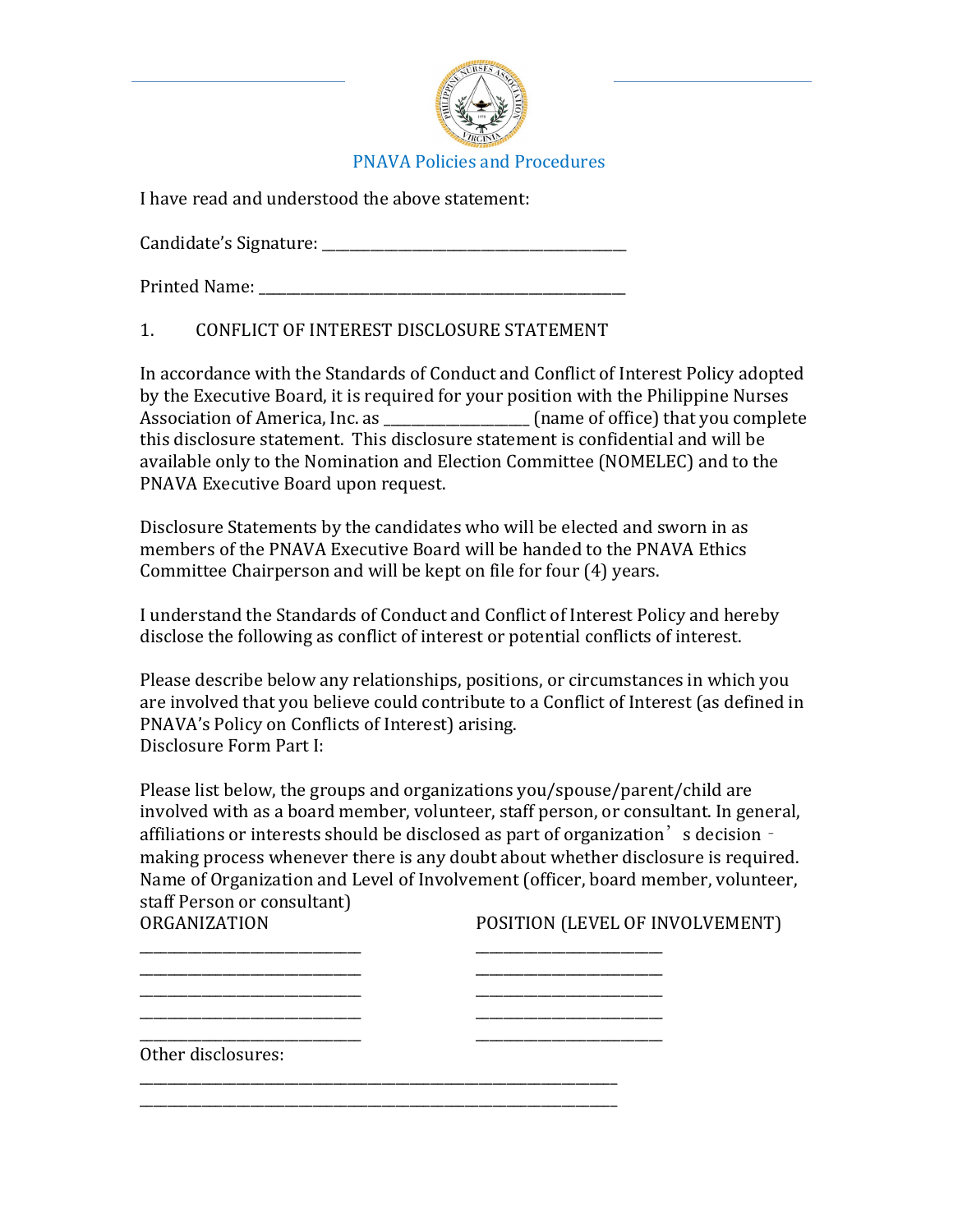

Candidate's Signature: \_\_\_\_\_\_\_\_\_\_\_\_\_\_\_\_\_\_\_\_\_\_\_\_\_ Date: \_\_\_\_\_\_\_\_\_\_\_\_\_\_\_\_

Print Name:

\_\_\_\_\_\_\_\_\_\_\_\_\_\_\_\_\_\_\_\_\_\_\_\_\_\_\_\_\_\_\_\_\_\_\_\_\_\_\_\_\_\_\_\_\_\_\_\_\_\_\_\_\_\_\_\_\_\_\_\_\_\_\_\_\_\_\_\_\_

# Conflict of Interest Statement

The Philippine Nurses Association of Virginia, Inc. (PNAVA) is committed to integrity and fairness in the conduct of all of its activities. Inevitably, the interests of Board/Staff/Volunteers will involve them in organizations, causes, and other endeavors that intersect with the affairs of PNAVA.

This conflict of interest statement is intended to give guidance on disclosure of conflicts. This conflict of interest statement applies to all persons holding positions of responsibility and trust on behalf of PNAVA, including, but not limited to members of the Executive Board, committee chairs, members, volunteers and/or consultants. Individuals worthy of affiliation with PNAVA will govern themselves by the spirit of this statement.

- Each Executive Board/Staff/Volunteer/Consultant has the duty to place the interest of PNAVA foremost in any dealings on behalf of the organization. This accountability supersedes any conflicting loyalty to business interests, personal interests, or paid or volunteers service to other organizations.
- No Executive Board/Staff/Volunteer/Consultant will derive any personal profit or gain, directly or indirectly, by reason of his or her service to PNAVA.
- The conduct of personal business between any Board/Staff/Volunteer/Consultant and the organization is prohibited (no self dealing).
- Executive Board/Staff/Volunteers/Consultants may not obtain for themselves, their relatives, or their friends a material interest of any kind from their association with PNAVA.
- If an Executive Board/Staff/Volunteer/Consultant has an interest in a proposed transaction with the organization in the form of a significant personal financial interest in the transaction or in any organization involved in the transaction, or holds a position as trustee, director, or officer in any such organization, he or she must make full disclosure of such interest before any discussion or negotiation of the transaction and abstain from decision - taking actions. With disclosure to other participants, the work of PNAVA is furthered by the willingness of conflicted persons to share information bearing upon the matter under consideration.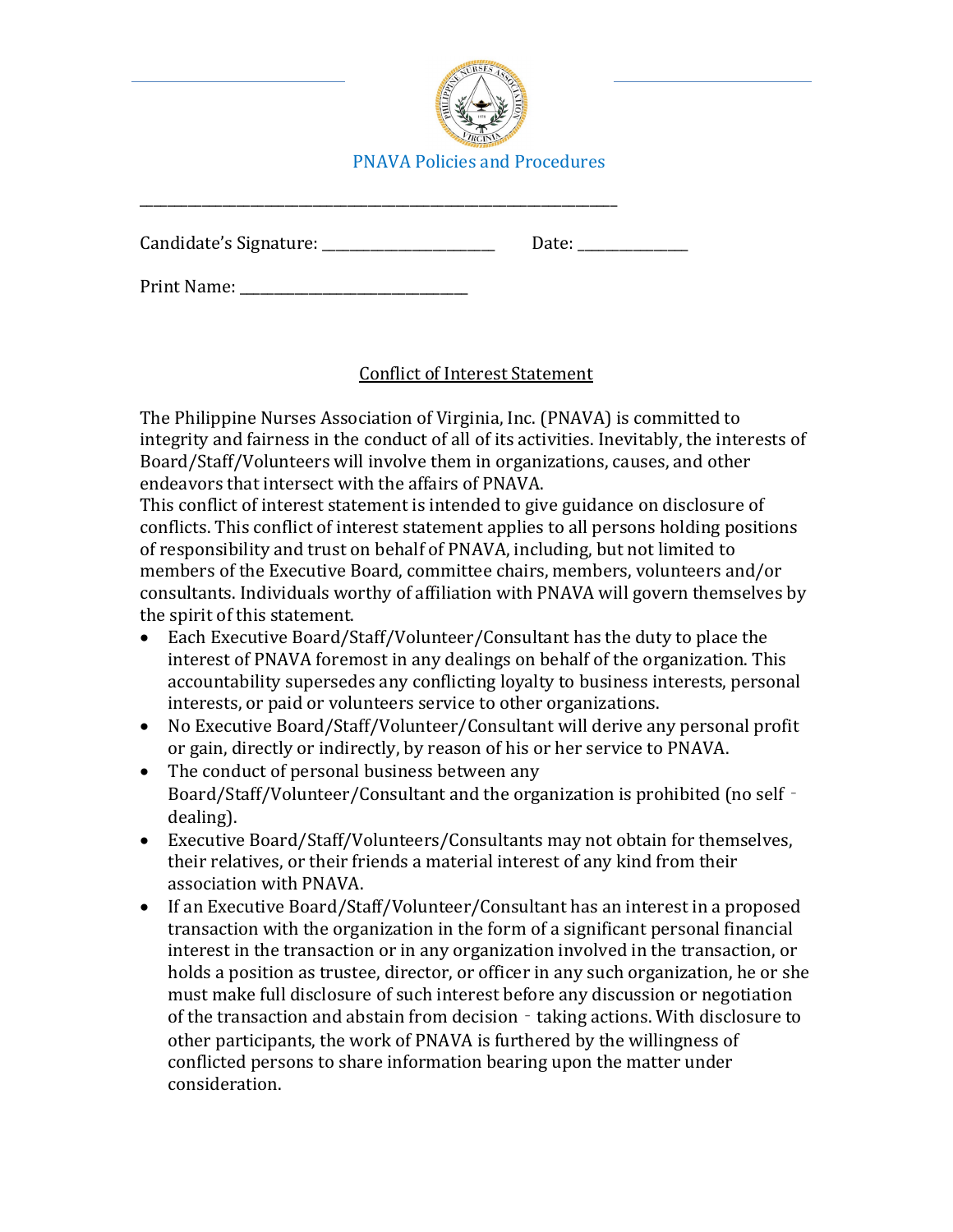

- No Executive Board/Staff/Volunteer/Consultant may accept any payment or article of value from a grantee, potential grantee, or supplier, except nominal hospitality such as meals or token recognitions. In general, executive board members and staff should make every effort to decline to accept gifts on behalf of PNAVA, but in cases where it could be considered ungracious to decline, the organization's representative should make clear that the gift is being accepted on behalf of, and will be given to benefit the members and the organization in general.
- If a conflict, or the potential appearance of a conflict exists, the Executive Board member must recuse themselves by not influencing, attempting to influence, or participating in that discussion and/or vote. Disclosure Form Part II – Conflicts of Interest Statement

Name: \_\_\_\_\_\_\_\_\_\_\_\_\_\_\_\_\_\_\_\_\_\_\_\_\_\_\_\_\_\_\_\_\_\_\_\_\_\_\_\_\_\_\_\_\_\_\_\_\_\_\_\_\_\_\_\_\_\_\_\_\_\_\_\_\_\_\_\_\_\_\_\_\_\_\_\_\_\_ Position (e.g., employee/volunteer/director):\_\_\_\_\_\_\_\_\_\_\_\_\_\_\_\_\_\_\_\_\_\_\_\_\_\_\_\_\_\_\_\_\_\_

Date: \_\_\_\_\_\_\_\_\_\_\_\_\_\_\_\_\_\_\_\_\_\_\_\_\_\_\_

Certification

By signing this form below, I certify that:

- 1. I have received a copy of the organization's conflicts of interest statement;
- 2. I have read and understand PNAVA's Ethics policy and interest statement;
- 3. I agree to comply with the statement;

4. I agree to report promptly any changes in the information reported on this form, or any new information relevant to a conflict of interest; and

5. I understand that the organization is tax-exempt and in order to maintain its federal tax exemption it must engage primarily in activities that accomplish one or more of its exempt purposes and not engage in activities and transactions that provide impermissible benefits to individuals or entities.

I hereby certify that the information set forth above is true and complete to the best of my knowledge. I have reviewed, and agree to abide by, the Policy of Conflict of Interest of PNAVA that is currently in effect.

| Signature: |  |  |  |
|------------|--|--|--|
| Date:      |  |  |  |

EMAIL APPLICATION FORM TO: (Email Address of NOMELEC)

Do not write below this line. This section to be completed by NOMELEC Officials

Date Nomination Form Received: Time:

| Date Evaluation Completed: |  |
|----------------------------|--|
|----------------------------|--|